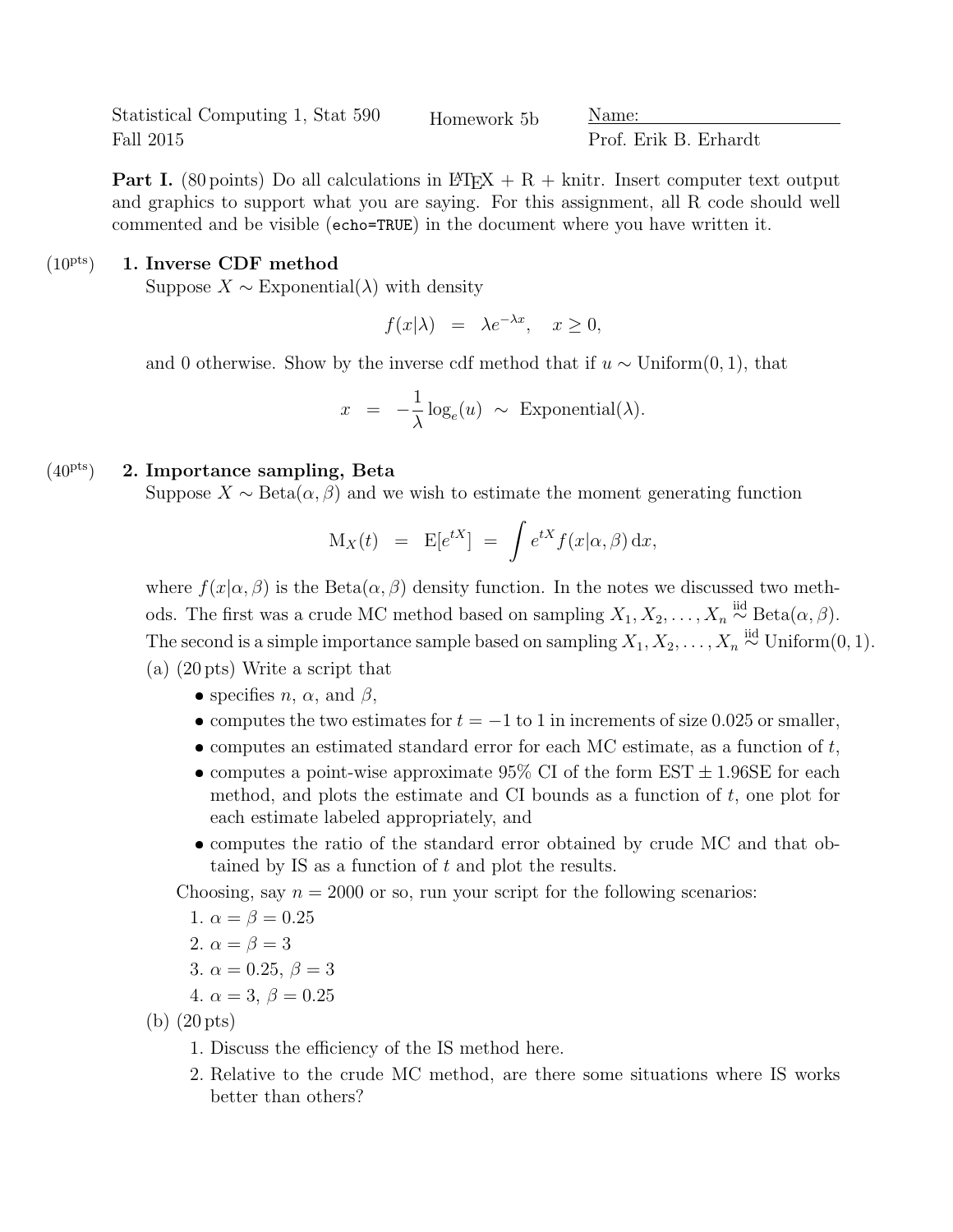- 3. Try to formulate whether any choices of  $\alpha$ ,  $\beta$ , and t result in a fairly good performance by IS, and why.
- 4. Can you think of an alternative IS distribution then the Uniform that might be better suited (and why) to estimate  $M_X(t)$ ?

This is an open-ended question. The uniform distribution was used for convenience, so we want to know does it ever work well, and if not, what might work better.

## $(30<sup>pts</sup>)$  3. Control variates

For the multinomial goodness-of-fit problem  $\mathcal{X} = \{X_1, X_2, \ldots, X_k\}$  has a Multinomial $(m, \underline{\theta})$ distribution, where  $\underline{\theta} = (\theta_1, \dots, \theta_k)$  such that  $\theta_i > 0$  and  $\sum_i^k \theta_i = 1$ . The likelihood ratio statistic for testing  $H_0: \theta_1 = \theta_{01}, \ldots, \theta_k = \theta_{0k}$ , versus  $H_1: \text{not } H_0$ , is

$$
G^2 = 2 \sum_{i=1}^k x_i \log_e \left( \frac{x_i}{m \theta_{0i}} \right),
$$

where  $0 \log_e(0) \equiv 0$ .

For a given value of m, k, and  $\ell_0 = (\theta_{01}, \ldots, \theta_{0k})$  below you will be asked to generate n Multinomial samples, and from each compute  $G^2$  and the Pearson statistic P. That is, get  $G_1^2, ..., G_n^2$  and  $P_1, ..., P_n$ .

The crude MC estimate of  $E(G^2)$  is

$$
\hat{\mu}_{\rm C} \ = \ \frac{1}{n} \sum_{i=1}^n G_i^2,
$$

while the estimate based on using  $P$  as a control variate is

$$
\hat{\mu}_{CV} = \frac{1}{n} \sum_{i=1}^{n} \{G_i^2 - P_i\} + (k - 1).
$$

Based on the set of *n* samples, also compute  $Var[\hat{\mu}_C]$ ,  $Var[\hat{\mu}_{CV}]$ , and  $Corr[G^2, P]$ . Tabulate the two estimates, the standard error of the two estimates, and the correlation for the following scenarios:

1.  $\theta_{0i} = k^{-1}$  for  $i = 1, ..., k$  (equal cell probabilities) with  $k = 10, 25, 50$  and  $m = 200$ 

2. 
$$
\theta_{01} = 0.9 + 0.1/k
$$
 and  $\theta_{0i} = 0.1/k$  for  $i = 2, ..., k$  with  $k = 10, 25, 50$  and  $m = 200$ 

Consider two choices for  $n$ 

- 1.  $n = 2000$
- 2. *n* selected so that the "error" in  $\hat{\mu}_C$  is small, for example

$$
2\sqrt{\widehat{\text{Var}}[\hat{\mu}_\text{C}]} \ \leq \ c\text{E}[G^2] \ = \ c\hat{\mu}_\text{C}
$$

where c is small, say  $c = 0.01$ . In this case,  $\hat{\mu}_C$  should be within  $2\sqrt{\widehat{\text{Var}}[\hat{\mu}_C]}$  of  $E(G^2)$ with probability 0.95, that is, with high probability relative to the very small error in  $\hat{\mu}_C$ . Noting that

$$
\widehat{\text{Var}}[\hat{\mu}_C] = \frac{\text{Var}[G^2]}{n},
$$